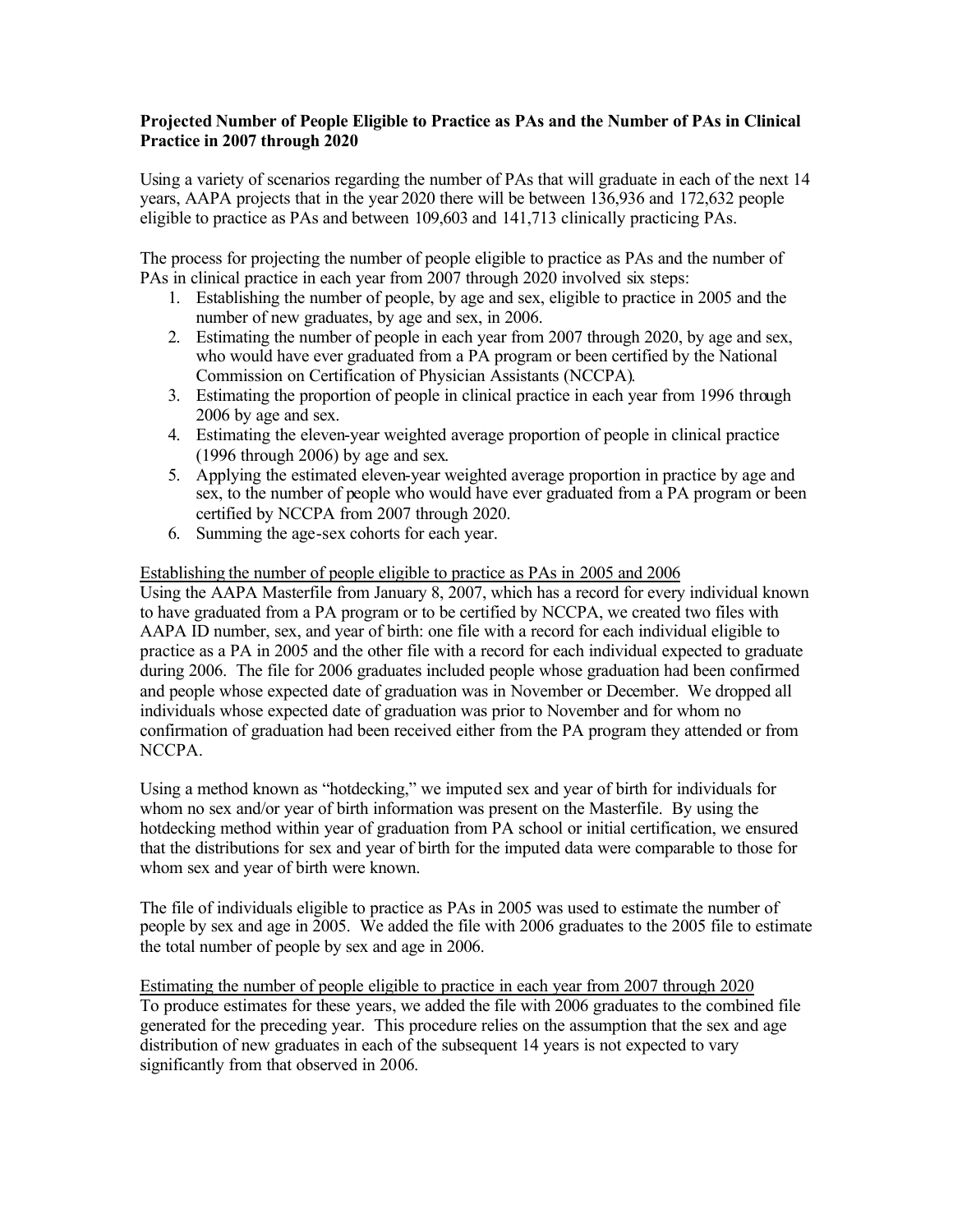As we built the file of people eligible to practice as PAs in each year, we added one year to each individual's age from the previous year. Recognizing that very few PAs will remain clinically active beyond the age of 75, we removed all individuals from this analysis once the age of 75 was exceeded.

Because we have no way of knowing how many students will graduate from PA programs in future years, we produced estimates for six scenarios with respect to the number and size of PA training programs in each year:

- 1. No increase in graduates.
- 2. One percent increase in graduates.
- 3. Two percent increase in graduates.
- 4. Three percent increase in graduates.
- 5. Four percent increase in graduates.
- 6. Five percent increase in graduates.

Under the first scenario, we assume that the number of new graduates in each year from 2007 through 2020 will equal the number observed during 2006. The subsequent scenarios assume varying percentage increases each year, so that users of this information can choose the scenario that best refle cts the growth they expect in the number of new graduates from PA programs. The results of these six scenarios are presented in Table 1 below.

#### Estimating the proportion of people in clinical practice in each year

Using a longitudinal file with projected practice status for each person eligible to practice as a PA from 1991 through 2006, we calculated the percent in practice by age and sex for each year. This calculation involved summing the number in practice and dividing that sum by the sum of all people eligible to practice within each age-sex cohort.

#### Estimating the eleven-year weighted average proportion in practice

To estimate the eleven-year weighted average, we multiplied the proportion in practice for each age-sex cohort in each year from 1996 through 2006 by the total eligible to practice for each agesex cohort in each year. We then summed the results for the eleven year period. Next, we summed the total eligible to practice for this time period and finally, we divided the results of the first summation (number in practice) by the results of the second summation (number eligible to practice) for each age-sex cohort. The result of this process is the eleven-year weighted average proportion in practice by age-sex cohort.